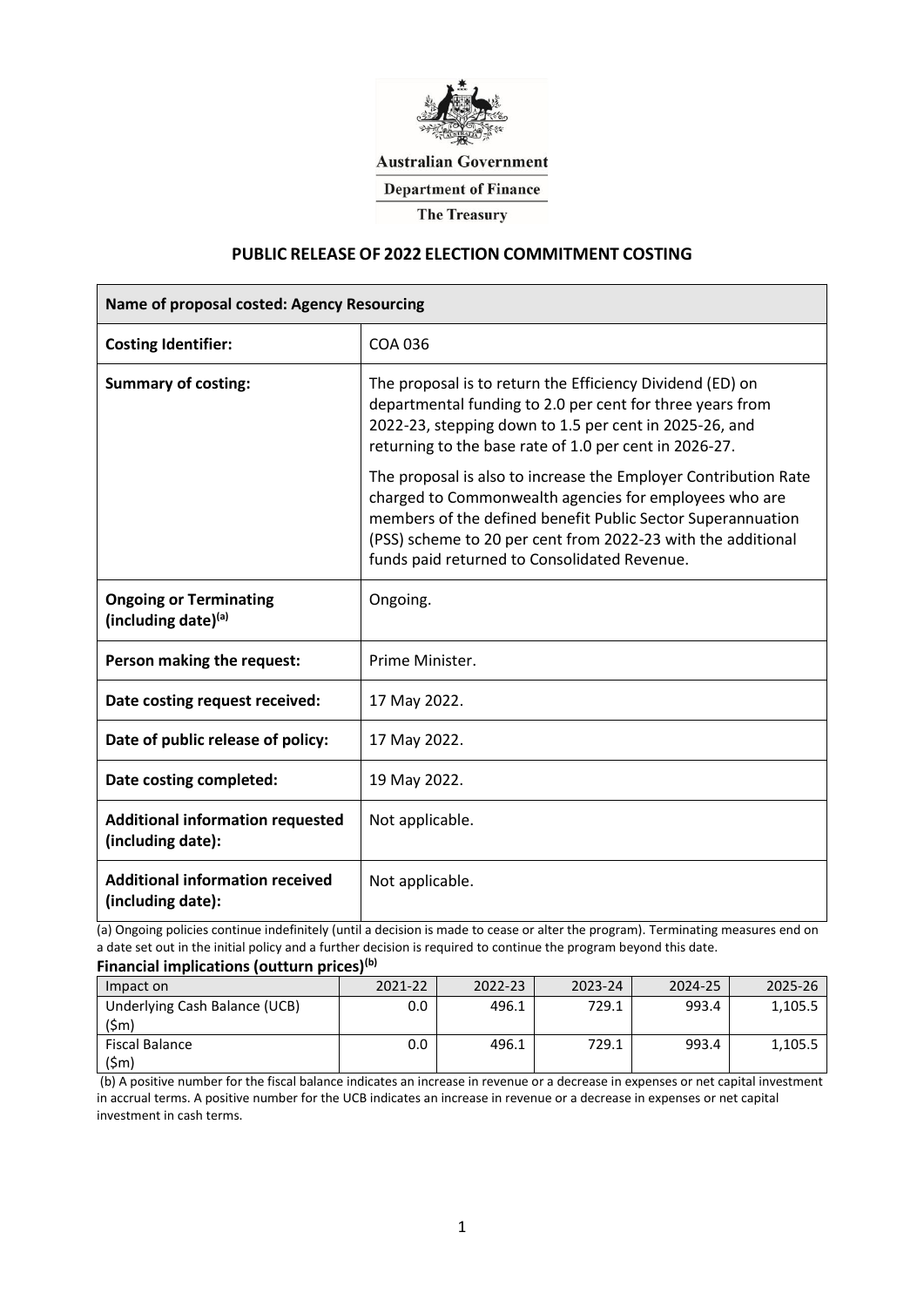**Where relevant, state that the proposal has been costed as a defined or specified amount.**

Not applicable.

**Where relevant, include separate identification of revenue and expense components.** 

Not applicable.

**Where appropriate, include a range for the costing or sensitivity analysis.**

Not applicable.

**Qualifications to the costing (including reasons for the costing not being comprehensive).**

Not applicable.

**Where relevant, explain effects of departmental expenses.**

Any departmental expenses associated with implementing the proposal would be absorbed by relevant entities.

The costing only impacts departmental resources.

**Where relevant, explain the reason for any significant differences between the assumptions specified in a party costing request and those used in a Treasury or Finance costing.**

Not applicable.

**Other comments** *(including reasons for significant differences between the estimated impact on the fiscal and underlying cash balances).*

**Where relevant, include an explanation of the medium-term implications of the proposal. (c)**

The savings are ongoing due to a permanent reduction in the level of departmental funding for affected Commonwealth entities.

The improvements to the underlying cash balance from the PSS component of the proposal will decrease over the medium term as contributing members leave the workforce. This is partially offset by expected increases in salary.

(c) Information on the medium term implications will be provided if the cost of the policy is expected to be significantly different beyond the forward estimates period. The medium term is considered to be the 7 years after the current forward estimates.

# **Background information**

# **Costing methodology used:**

### *ED component*

| (Sm)<br>Im<br>npact on<br>◡◡◡ | $\sim$ $\sim$<br><u>_ _</u> | $\sim$ $\sim$                     | $\Lambda$       | $\sim$ $\sim$ |  |
|-------------------------------|-----------------------------|-----------------------------------|-----------------|---------------|--|
| enu<br>د، ن                   | $\cap$ $\cap$<br>v.u        | $\overline{\phantom{a}}$<br>າ 1 ດ | $\prime$<br>nh. |               |  |

The costing assumes that the proposed changes to the ED rate would be applied between 2022-23 and 2024-25 (2%), in 2025-26 (1.5%), and from 2026-27 (1%).

The costing is based on Commonwealth departmental appropriations as at the 2022-23 Budget that are subject to the ED, for each year of the forward estimates.

A summary of the current and proposed ED rates assumed in this costing are as follows: